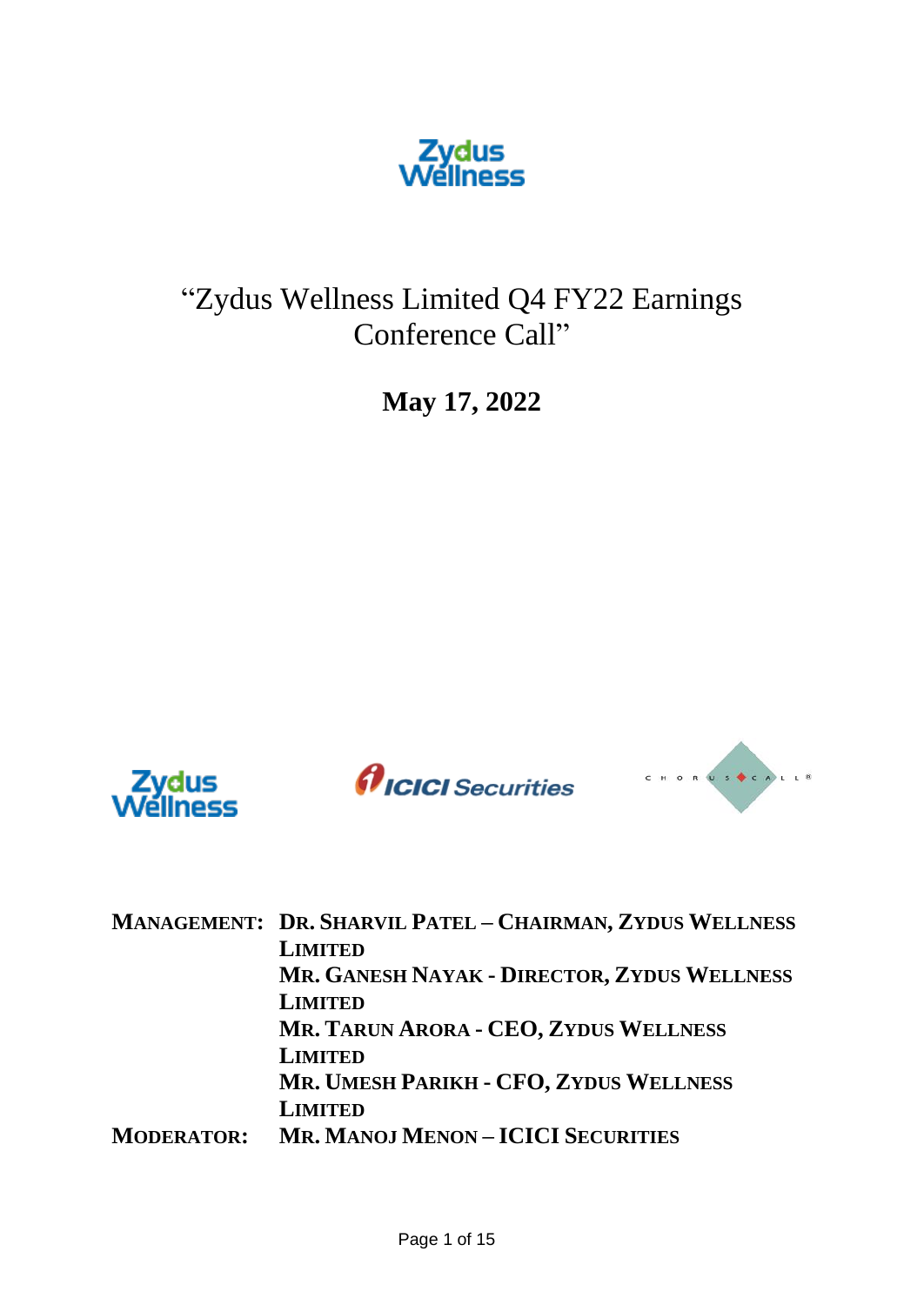

- **Moderator:** Ladies and gentlemen, good day and welcome to the Zydus Wellness Limited Q4 FY22 Earnings Conference Call hosted by ICICI Securities. As a reminder, all participant lines will be in the listen only mode and there will be an opportunity for you to ask questions after the presentation concludes. Should you need assistance during the conference call, please signal an operator by pressing \* then 0 on your touchtone phone. Please note that this conference is being recorded. I now hand the conference over to Mr. Manoj Menon from ICICI Securities. Thank you and over to you, sir.
- **Manoj Menon:** Hi, everyone, welcome to the Q4 FY22 Results Conference Call of Zydus Wellness Limited. It is a wonderful good morning, good afternoon, good evening depending on the part of the part of the world you are joining this call from. The management is represented today by Dr. Sharvil Patel - Chairman; Mr. Tarun Arora - CEO; Mr. Ganesh Nayak - Director and Mr. Umesh Parikh - CFO. At ISEC Institutional Equities, we cover Zydus Wellness and we have constructive view on the business and the stock. Now, over to the management.
- **Tarun Arora:** Good evening everyone and welcome to the post results teleconference of Zydus Wellness Limited for quarter 4 financial year 2021-22. We have with us Dr. Sharvil Patel - Chairman; Mr. Ganesh Nayak - Director and Mr. Umesh Parikh - CFO. As the economy is witnessing high inflation in the food and commodity prices, our key inputs like milk and refined palm oil are on continuously rising trend and see no sign of abatement. The rising developed inflation has impacted consumer sentiments and affected consumer demand. Since the company commands reasonable pricing par for most of its brands, it has been able to take calibrated price increase over the last couple of quarters and balanced the cost and profitability.

During the quarter, the company has posted net sales growth of 5.7% which includes volume growth of 0.4%. Our gross margin as percentage to net sales have sequentially improved by 265 basis points on the back of price increase and cost improvement measures. Amidst the spread of COVID-19 during the last 2 financial years impacting the summer heavy brands, our net sales on the 2-year CAGR basis, posted a growth of 7.1% despite the erosion of around 8% to 9% of total annual revenue each year. For the financial year 2022, we have achieved a growth of 7.3% on net sales and 7.6% on total operating income respectably over previous financial year. Despite the challenges like COVID-19 and inflation, company has been able to navigate through these headwinds by taking appropriate measures and match last year's performance and in terms of EBITDA

Let me take you through the highlights of consolidated financial performance of quarter 4 financial year 2021-22. During the fourth quarter of financial year 21-22, our total income from operations grew by 5.6% to Rs. 639.8 crores. EBITDA was down by 2.7% year-on-year to Rs. 1,450 million. PBT was down by 0.9% year-on-year to Rs. 1,314 million. Net profit was up by 0.1% year-on-year to Rs. 1,333 million.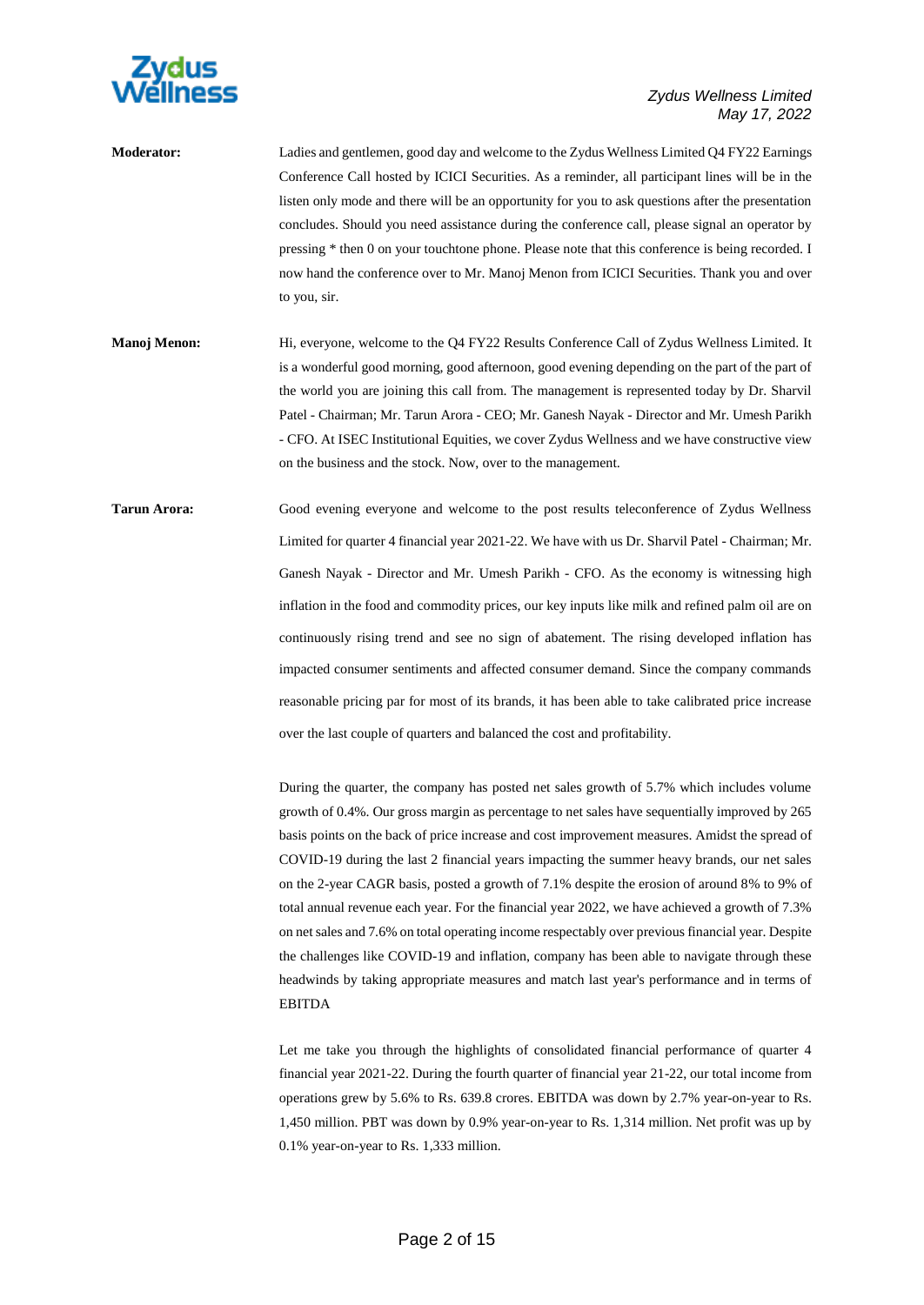

Coming to the annual consolidated financial highlights, our total income from operations increased by 7.6% year-on-year to Rs. 2,009.1 crores during the year, our EBITDA was up by 0.1% year-on-year to Rs. 344.8 crores. EBITDA margins as a percentage to total income from operations stood at 17.2%. PBT after exceptional items was up by 172.7% to Rs. 306 crores. Reported net profit was up by 160.1% to Rs. 308.9 crores. Adjusted net profit was up by 23.1%. Our consolidated cash position stood at Rs. 196.8 crores including investments made in liquid funds. Our consolidated CAPEX for the year was Rs. 66.9 crores.

With that, let me share some of the highlights of operations for the year gone by. We continued our thrust on marketing initiatives to grow the categories and increase market share of our brands during the quarter. To narrate a few, on the Glucon-D front, as highlighted earlier, there was a steep shortfall in sales due to second wave of COVID-19 in the peak summer season. However, early set-in of summer in the last quarter of financial year in the key markets has helped the brand recover and post the double digit growth for the financial year. ImmunoVolt which continued to deliver steady business was supported with TV campaigns and distribution drives. Glucon-D has maintained its number one position with the market share of 58.5% in the glucose powder category as per MAT March 2022 report of Neilsen.

On the Complan front, as per Neilsen, the Health Food Drinks category has slowed down over the last 3 quarters with flat to negative growth over comparable previous year. The category reported 2% degrowth in the last quarter for the financial year which impacted the business. During the year gone by, the brand has relaunched with improved taste and pack design and strengthened the position by not just focusing on growth, but also on memory and concentration. The relaunch was supported with its new campaign "Ummeedo se aage badhne ka plan" which communicated the key benefits of the brand. During the last quarter of the financial year, we relaunched the new campaign 'Pack palto, fark dekho' emphasizing on its narrative focused on right nutrition leading to better growth. The brand's market share stood at 5.0% in the Health Food Drink category as per MAT March 2022 report of Neilsen.

On the Sweeteners front, the overall sweetener portfolio grew at mid single digit growth owing to higher base of the previous financial year, however, the portfolio posted a good double digit growth on a 2-year CAGR basis. The category is facing challenges as higher proportion of diabetes succumbed to COVID wave 2, thereby putting pressure on related consumption. We onboarded a new brand ambassador, Ms. Katrina Kaif along with the new campaign, the future focused Stevia-led range of Sugarfree Green registered a high growth rate and it has helped drive the e-commerce first approach. The Sugarfree brand is firmly holding the ground and the company's market share stood at 95.7% as per the MAT March 22 report of IQVIA. Sugarlite continues to grow at a high double digit during the year with consistent support on above the line and digital front to recruit new consumers into the healthier sugar segment.

On the personal care front, Everyuth brand outpaced the category growth and registered a strong double digit growth during the financial year gone by. The brand launched a range of body lotions in quarter 3 and continued to build new range along with the COVID portfolio of skin cleansing with consistent ATL inputs on TV and digital platforms. Everyuth Scrub has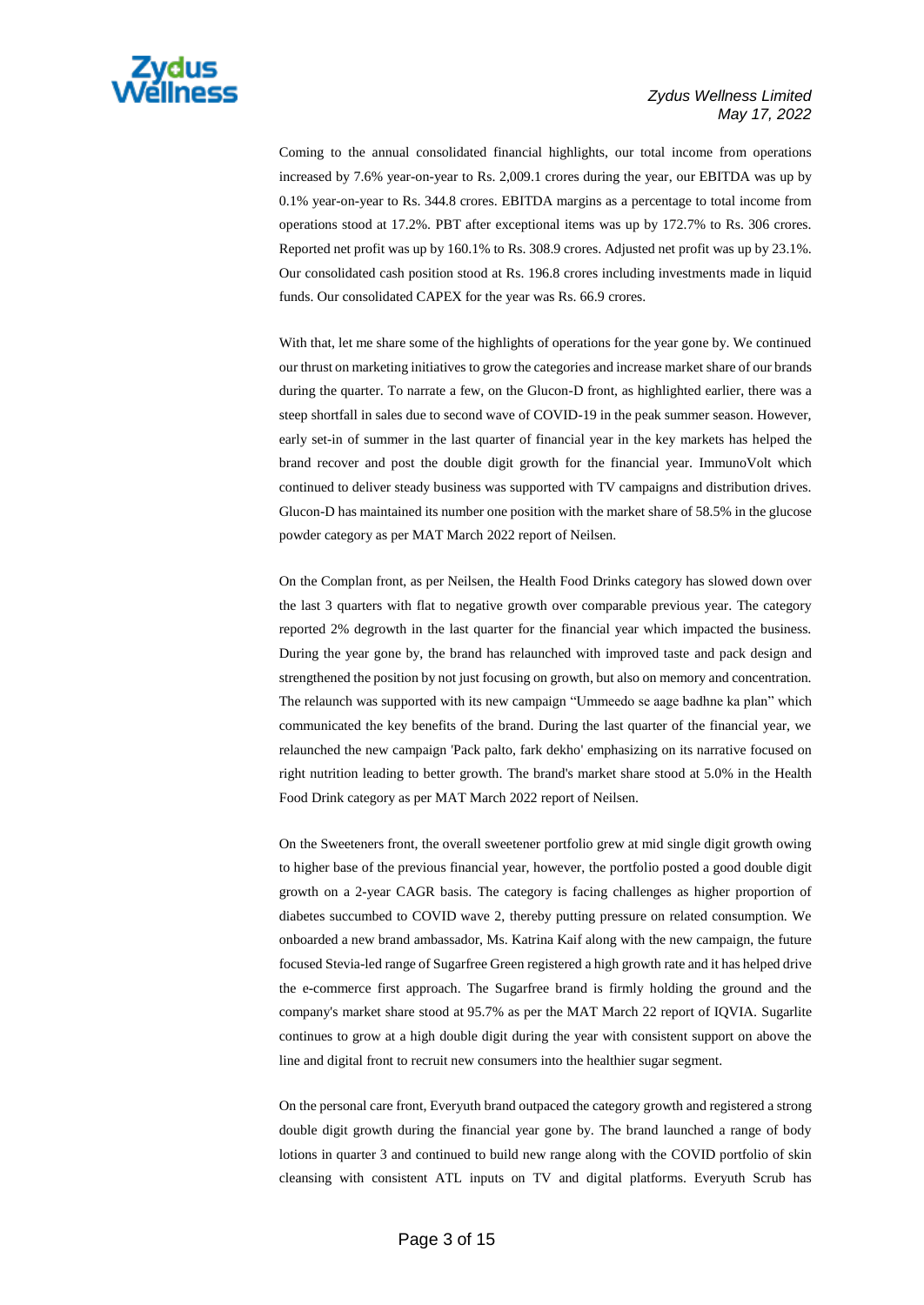

maintained its number one position with market share of 39.0% in the facial scrub category, which is an increase of 367 basis points over the same period last year. Everyuth Peel off has maintained its number one position with the market share of 76.2% in the Peel off category. Everyuth brand is at number 5 position with the market share of 6.5% at overall facial cleansing segment level.

Nycil brand sales got impacted for second consecutive year due to second wave of COVID-19, however, the brand continues to maintain its strong leadership position in the prickly heat powder category supported by consumer offers and ATL initiatives. We are looking forward for a good summer season this financial year which will help us continue gaining market share. Nycil has maintained its number one position with the market share of 33.7 in the prickly heat powder category.

On the Dairy and Spread category front, Nutralite brand delivered a strong double digit growth during the year. In the Spread category, Mayonnaise business has doubled compared to previous comparable year. Nutralite DoodhShakti dairy portfolio which was impacted immediately after launch due to COVID second wave has started getting traction in second half of the year. It was well supported by TV, print and digital campaigns. Nutralite DoodhShakti Professional Ghee was launched in March 22 to expand its presence in the institutional and food service channel.

On the international business front, the company continues to expand its international footprint by entering new geographies like Hongkong, Lebanon, Zimbabwe, Muscat, Ethiopia and Australia during the financial year. The company also launched new extensions to Sugar free that is Sugar Free D'lite Cookies and Sugar Free D'Lite Chocolate Spread in international markets. The international business continues to grow at high double digits.

Unlike the last two financial year, the company anticipates normalized year with good summer season aiding its summer heavy brands like Glucon-D and Nycil and consolidate the performance of other brands. The company expects to see improvement in gross margins through a mix of initiatives outlined earlier in the coming quarters. Though the inflation will continue to be a concern, company is confident of navigating the challenges with the clear focus on driving growth and balancing the bottomline aspirations, with the combination of cost improvement measures and calibrated price increases. Thank you and we will now start the Q&A session. Over to the coordinator for the Q&A. Thank you.

**Moderator:** Thank you. Ladies and gentlemen, we will now begin the question and answer session. The first question is from the line of Kapil Jagasia from Edelweiss Financial Services. Please go ahead.

**Kapil Jagasia:** Sir, can you throw some light on the Complan market share, I believe it was 5.5% when we had acquired it and now it is down to around 5%, so are we losing value market share over here or is this the case of segment itself now performing as per expectations?

**Tarun Arora:** So, in the second quarter of 2019, soon after acquisition, we had touched 5.0, we have seen share going up to 5.5 and 5.7 and coming back to 5.0. We have seen a little bit of slow down mainly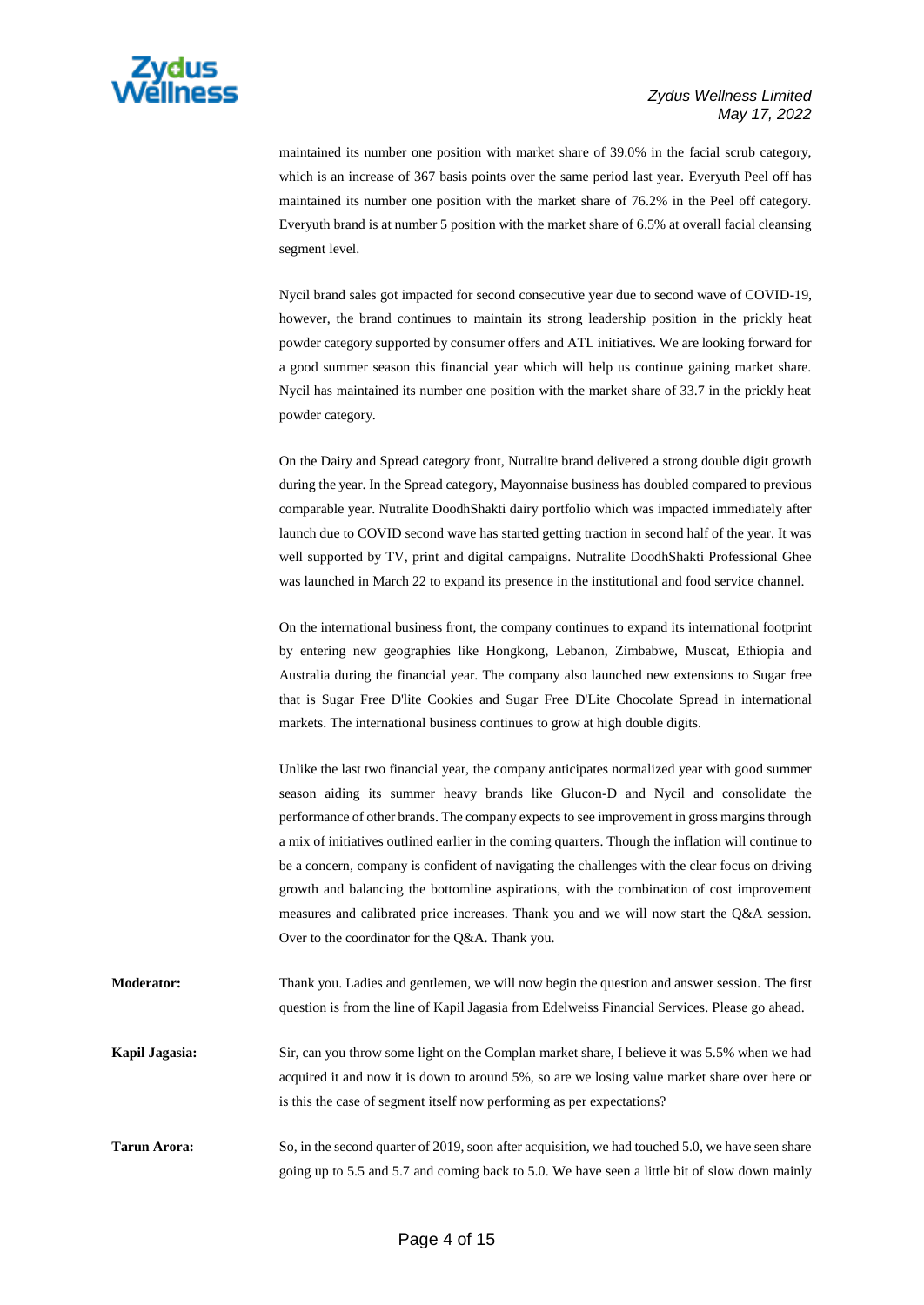

|                | over last couple of quarters. We have had a good double-digit growth prior to that and I think it<br>is largely impact of two factors. One is the category growth has slowed down, but our own<br>performance also impacted by price drops taken by the leader in launching their pouch pack. We<br>are pretty confident by our re-launch actions that we will be back at regaining market shares, but<br>there has been a little bit of back and forth on this shares, but it is in the same zone as we acquired<br>it.                                                                                                                                                                                                                              |
|----------------|-------------------------------------------------------------------------------------------------------------------------------------------------------------------------------------------------------------------------------------------------------------------------------------------------------------------------------------------------------------------------------------------------------------------------------------------------------------------------------------------------------------------------------------------------------------------------------------------------------------------------------------------------------------------------------------------------------------------------------------------------------|
| Kapil Jagasia: | So, would be we following the leader strategy or would we be also going for price declines, price<br>cuts in this segment?                                                                                                                                                                                                                                                                                                                                                                                                                                                                                                                                                                                                                            |
| Tarun Arora:   | We are not following the leader strategy. What we are doing is actually 2 or 3 things, one in the<br>re-launch, we have focused on the brand building where we are focusing on the proposition<br>around overall growth which is beyond physical growth that we stood for. We are focusing on<br>memory and concentration. We have also improved our taste and impact of the brand, however,<br>to navigate the changing market scenario, we will be addressing the pouch and sachet, but we<br>will do it not exactly following the leader, but we are testing some pieces. We have already<br>launched the pouch pack in West Bengal for our creamy classic which addresses part of the<br>pricing challenge, but not exactly following the leader. |
| Kapil Jagasia: | Sir, my next question is, how is the traction in your seasonal products like Glucon-D and Nycil,<br>we lost two summer seasons because of COVID, now this summer has really turned down well<br>and there has been no COVID cases especially in the March, April and this May, so how has it<br>turned out because industry like ice cream and carbonated drink players are doing really well,<br>so your inputs on this?                                                                                                                                                                                                                                                                                                                             |
| Tarun Arora:   | So, summer season came a little later, but I think while I cannot share beyond a point, but yes,<br>what I can say is our experience in the end of the last quarter was very positive, so we are hopeful<br>that we still have some time to go for the season to complete, but it has started off well and we<br>will see how it plays out.                                                                                                                                                                                                                                                                                                                                                                                                           |
| Kapil Jagasia: | And sir, last question from my side, would you continue to take price hikes to maintain your<br>margins and if not, would there be cut in A&P spends going forward?                                                                                                                                                                                                                                                                                                                                                                                                                                                                                                                                                                                   |

**Tarun Arora:** We are looking on the prices brand to brand and we have covered cost issues for each of the brands other than Complan where we may have to respond to the competition and the milk prices are zooming higher. So, we may take a portfolio call and balance it out, but we are consciously looking at calibrated price increases to balance our portfolio and cool down the gross margins and EBITDA margins. I think the focus on advertising is to continue building the brand and therefore it is usually the last call to manage the operating margins and I believe if at all those are tend to be temporary or calibrated again.

**Kapil Jagasia:** Sir, can we expect like gross margins to revert back to around 55-56% by the end of FY23?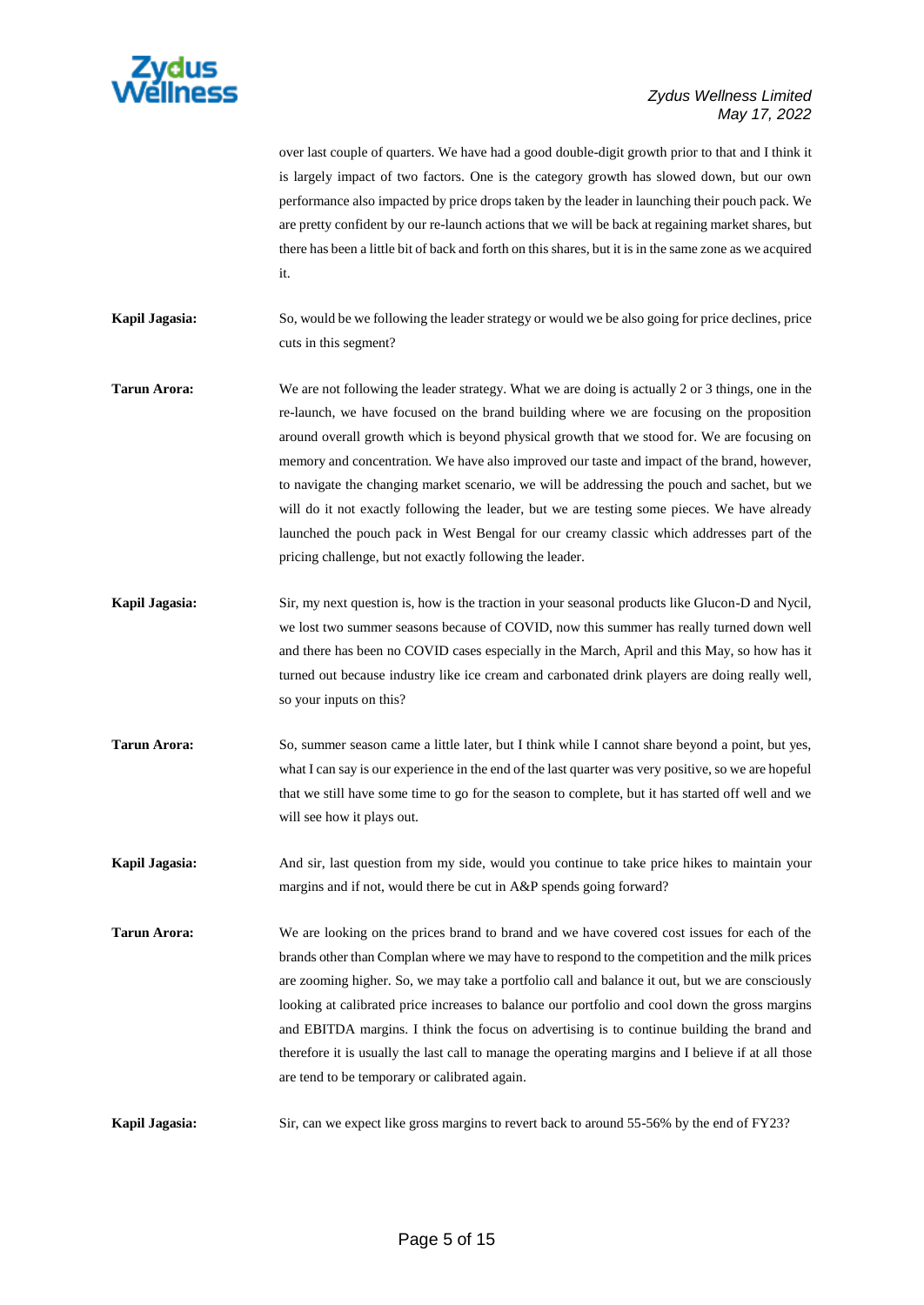

**Tarun Arora:** Our intent is to be doing that, but hard to say because every quarter, we are seeing some new challenges and very hard to predict the way the world is changing. It is absolutely very volatile and nonlinear, so very hard to give any guidance at this stage.

**Moderator:** Thank you. The next question is from the line of Pritesh Chheda from Lucky Investments. Please go ahead.

- **Pritesh Chheda:** Sir, just two interconnected questions, so on the summer portfolio for the summer branch, let us say not the competing product classes, but the seasonal product classes unlike you had even a tougher time for the last couple of years, for us, it has not grown, so is it fair to assume that at least for this year we are in for a fairly stronger growth in this portfolio and they form a significant part of your portfolio and hence the overall growth and by virtue of the fact that they are higher gross margins vis-a-vis the company level gross margin, so your initial feedback which you gave that you don't want to guide on the reverting GM back to 55, upon considering that they are a fairly high gross margin, you have that lever in terms of product mix this year as well?
- **Tarun Arora:** So, you are asking two things, one is the seasonal products performance and its impact on the gross margin, so seasonal products have started off well and we are quite hopeful that the whole season will play out, very hard to say how the demand happens because just for you to and for everyone to see that seasonal products have a very inherent thing that they have a short window, typically say a consumer buys 1.5 pack in a season and it has re-recruitment, so we are hoping that we will be able to recover back a lot of those lost consumers over the last couple of years and we are quite hopeful of that. So, we remain as optimistic as you suggested. And we also hopeful that there will be operating leverage and a positive margin impact on that, but it has to play out as we hope it plays out in the topline.
- **Pritesh Chheda:** And your comment on you have covered cost issue on each brand except Complan, so for this drop in gross margin, do you want to indicate that the price increases on all brands except Complan has been taken care of, that is how we should interpret as on date based on whatever the material prices are?
- **Tarun Arora:** Yes, largely we have covered most of them at individual brand level. There may be a small here and there, but largely we have covered most of them.
- **Pritesh Chheda:** So, this would have happened in the preceding quarter which is the current reported quarter whose benefit should now flow in, that is how it is?
- **Umesh Parikh:** It has already happened in the last quarter and substantial benefits have flowed in, some more benefits yet to go, but substantial benefits have flowed in.
- **Pritesh Chheda:** But sir, despite that there was 350 bps gross margin drop, so I couldn't interpret that comment?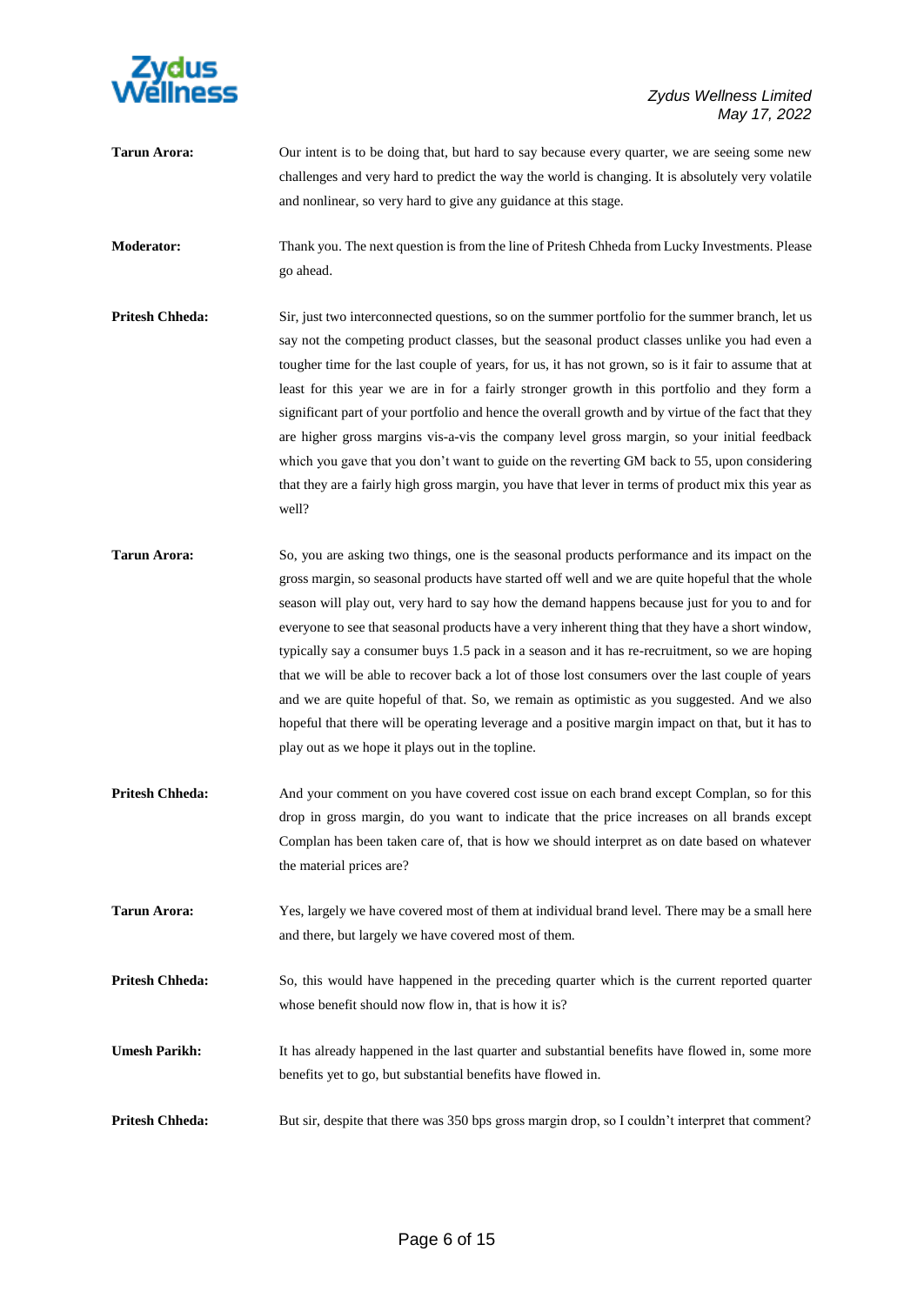

| <b>Tarun Arora:</b>    | So, there are also product mix impacts which come, so there are mix of 2 or 3 factors. We have<br>also seen across FMCG and us similarly. There is a certain reduced volume impact and therefore<br>that is also a mix impact where certain product categories also play out, so I think we have<br>largely covered. We had taken at an estimate level of about 7.5% price increase of which 5.3 has<br>played out. Let us see how this remaining plays out assuming the same mix and planned numbers<br>play out. We will see and we are also on the conscious of tracking each of the products because<br>there has been further cost increases, we will act anywhere we see there is an opportunity to take<br>further increases. So, it is a very dynamic situation given every day we have new news like mid<br>of the last quarter we saw this Ukraine crisis, we have seen packaging price going up led by<br>crude, so some of these are dynamic in nature. We have to adjust and acting on each one of them<br>as we speak. |
|------------------------|--------------------------------------------------------------------------------------------------------------------------------------------------------------------------------------------------------------------------------------------------------------------------------------------------------------------------------------------------------------------------------------------------------------------------------------------------------------------------------------------------------------------------------------------------------------------------------------------------------------------------------------------------------------------------------------------------------------------------------------------------------------------------------------------------------------------------------------------------------------------------------------------------------------------------------------------------------------------------------------------------------------------------------------|
| <b>Pritesh Chheda:</b> | And sir, our hypothesis that Nycil and Complan or Nycil and Glucon-D are higher than company<br>level gross margin, at least that assumption is correct?                                                                                                                                                                                                                                                                                                                                                                                                                                                                                                                                                                                                                                                                                                                                                                                                                                                                             |
| <b>Tarun Arora:</b>    | That is correct.                                                                                                                                                                                                                                                                                                                                                                                                                                                                                                                                                                                                                                                                                                                                                                                                                                                                                                                                                                                                                     |
| <b>Pritesh Chheda:</b> | And lastly, what will be your debt repayment schedule or plan for FY23?                                                                                                                                                                                                                                                                                                                                                                                                                                                                                                                                                                                                                                                                                                                                                                                                                                                                                                                                                              |
| <b>Tarun Arora:</b>    | Debt repayment schedule, we will be on a gross debt basis, will be debt free by mid of the next<br>calendar year.                                                                                                                                                                                                                                                                                                                                                                                                                                                                                                                                                                                                                                                                                                                                                                                                                                                                                                                    |
| <b>Pritesh Chheda:</b> | Mid of 24?                                                                                                                                                                                                                                                                                                                                                                                                                                                                                                                                                                                                                                                                                                                                                                                                                                                                                                                                                                                                                           |
| <b>Tarun Arora:</b>    | Yes, so mid of next calendar year, I am saying that in calendar year 23 by June-July will be debt<br>free on gross debt basis.                                                                                                                                                                                                                                                                                                                                                                                                                                                                                                                                                                                                                                                                                                                                                                                                                                                                                                       |
| <b>Moderator:</b>      | Thank you. The next question is from the line of Tejas Shah from Spark Capital. Please go ahead.                                                                                                                                                                                                                                                                                                                                                                                                                                                                                                                                                                                                                                                                                                                                                                                                                                                                                                                                     |
| Tejas Shah:            | My first question pertains to market share, among our portfolio which brand should have gained<br>market share in this year and which would have lost market share?                                                                                                                                                                                                                                                                                                                                                                                                                                                                                                                                                                                                                                                                                                                                                                                                                                                                  |
| <b>Tarun Arora:</b>    | Clearly, Sugar free and Everyuth have gained market share, we have maintained volume share<br>on Nutralite, while value has slightly dropped, but that is pricing as captured by Neilsen, but<br>their volume has maintained closer to 37%. Similarly, the Glucon-D, the shift is about 0.1-0.2,<br>so largely maintained. Complan has dropped a little bit, few basis points.                                                                                                                                                                                                                                                                                                                                                                                                                                                                                                                                                                                                                                                       |
| <b>Tejus Shah:</b>     | Sir, second question is that since the acquisition happened, we did not have single summer which<br>was a normal one and as the previous participant also alluded that the large part of our<br>profitability is somewhat dependent, so now with a very normal summer in fact, more than<br>normal summer going along, do you feel that ambition of our EBITDA margin also moving back<br>to 22%, we will have some definite directional move in this year and if it has to happen this is<br>the year where it should actually surface or you believe that there will be some headwinds which<br>might derail us from achieving that ambition?                                                                                                                                                                                                                                                                                                                                                                                      |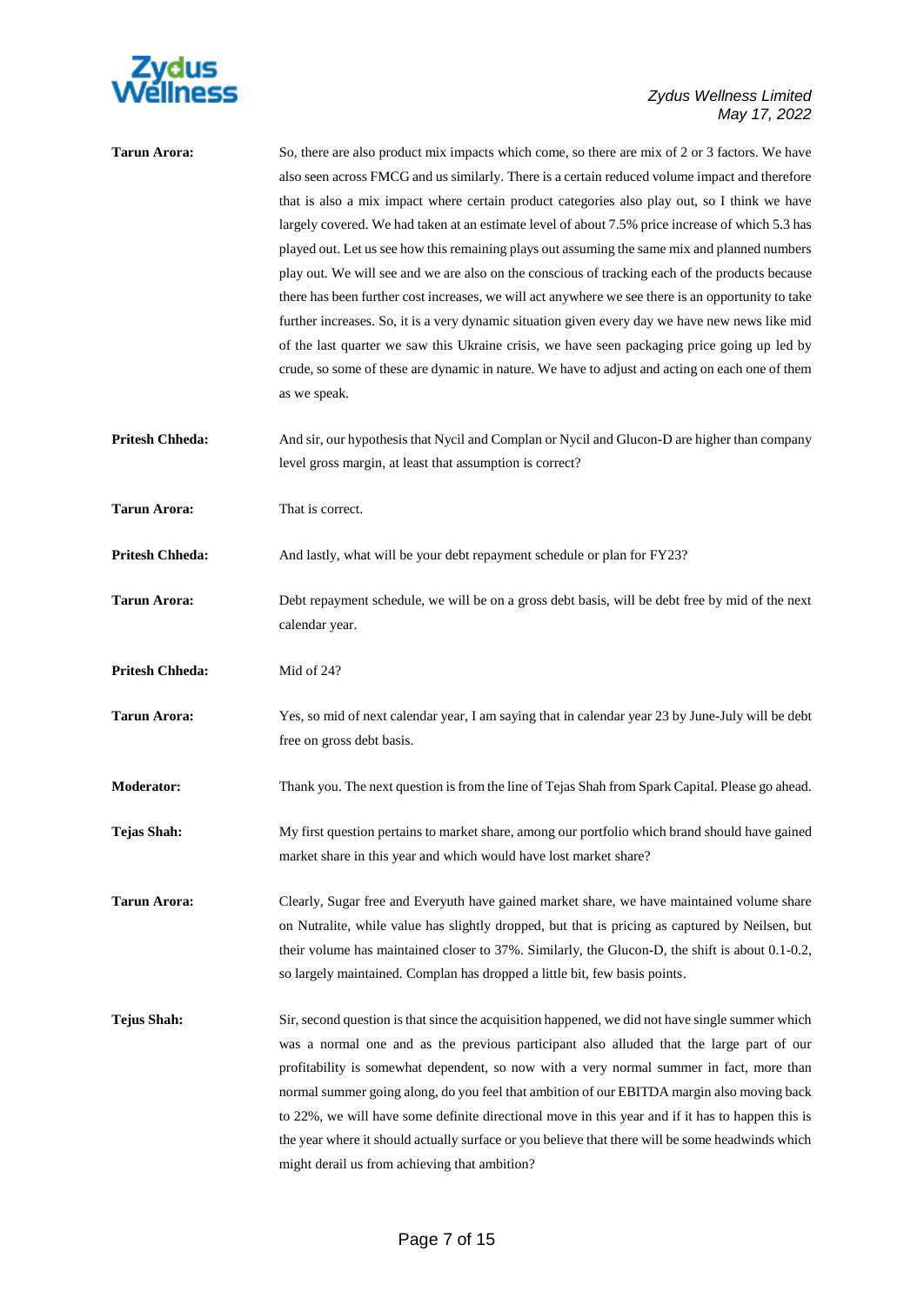

**Tarun Arora:** I think like I said intent wise, yes, I think when we get the full revenue, the operating leverage also plays out. We are acting also on the gross margin, so these are the things that will matter for us to play out, the revenue, addressing the cost through taking the calibrated price increase and cost and the operating leverage to play out. We are working on all three of them. We are hopeful that directionally this year should move in the right direction at our operating margin level, but last few quarters have taught us that you can plan for something and it can be different, so I would say I will take cautiously optimistic.

**Tejus Shah:** Sir, are you optimistically cautious or cautiously optimistic?

- **Tarun Arora:** Beyond a point, I can't, but we are really committed on that. The challenges are at multiple levels both from the demand side and the supply side and therefore it is a hard journey for the entire management team to navigate it holding our market share and profitability together.
- **Dr. Sharvil Patel:** So, I think maybe let me add to what Tarun is saying, I think what we have to all understand and what we are also getting to see somewhat in the market is that too bad summer, obviously we have seen good traction this year, but we have to wait and see that this business remains sticky because two years the habit formation may have changed in consumers and they would have moved away from something. So, I think it has been a good start, but we have to wait and see. That is why I think it is very difficult to predict what happens for the full summer, but the brands are very strong and strong market leaders, so we believe that they will do well. The second thing is that is the challenges with the inflationary pressures, the price increases and overall increases and cost of living increases that is happening for any consumer. The consumer has only a certain amount of money that they can spend, while many of our products are not discretionary and not I would say essential, but near to essential category. We would see less disruption, but we still have to wait and see how this inflationary pressure affects the consumer demand and consumer uptake. So, I think looking at all of those things, I think it is very difficult to predict how the year would go, but I think the brands being market leaders and I am not saying the essential but they are important, I think we would hopefully tie over this difficult inflationary pressure that we are seeing.
- **Tejus Shah:** And sir, last one, on CAPEX, in FY22 we did a CAPEX of Rs. 75 crores which was materially higher than our past run rate of Rs. 25 to Rs. 30 crores, so any mega CAPEX which we missed out on earlier calls?
- **Umesh Parikh:** Yes, one mega CAPEX that we did talk about it earlier that it was bidding R&D center which is the state-of-the-art R&D center and we consolidated Rabale unit and Ahmedabad unit into one and we now have Ahmedabad R&D center which is newly built up where we have spent Rs. 40 crores. If you take that out, then the CAPEX is almost normal which is Rs. 30 to Rs. 35 crores.
- **Moderator:** Thank you. The next question is from the line of Kaustubh Pawaskar from Sharekhan by BNP Paribas. Please go ahead.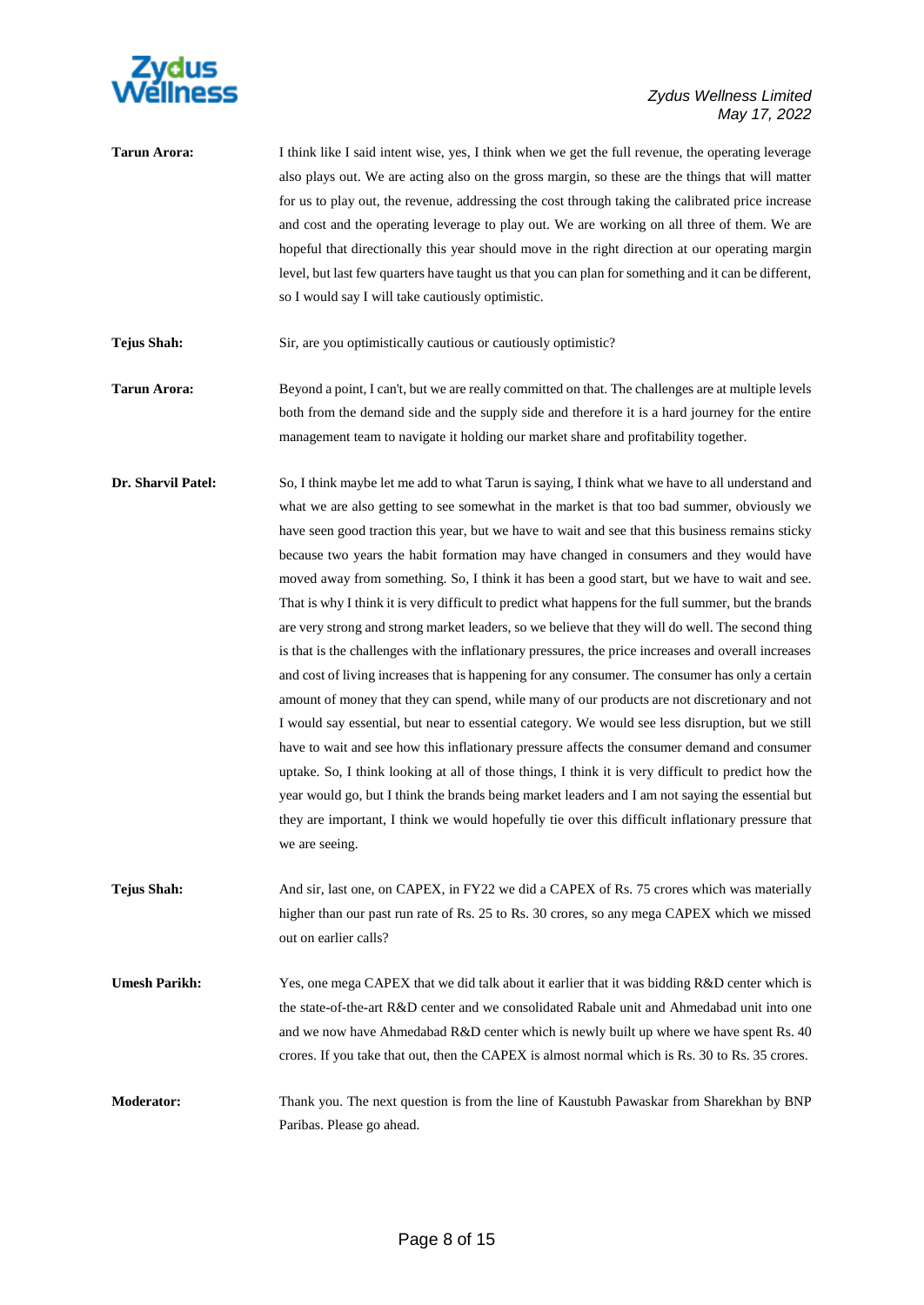

| Kaustubh Pawaskar:        | My question is on Everyuth face wash, have we gained any market share in Everyuth face wash<br>this year?                                                                                                                                                                                                                                                                                                                                                                                                                               |
|---------------------------|-----------------------------------------------------------------------------------------------------------------------------------------------------------------------------------------------------------------------------------------------------------------------------------------------------------------------------------------------------------------------------------------------------------------------------------------------------------------------------------------------------------------------------------------|
| <b>Tarun Arora:</b>       | Yes, a small percentage, it is few basis points. We are seeing face wash growth in the last<br>financial year improving over earlier years, but it is too small for us to make a large point to the<br>investors at this point, but we do see some of the benefits of distribution coming over to face<br>wash, but I think it is too early to be satisfied with that.                                                                                                                                                                  |
| <b>Kaustubh Pawaskar:</b> | And what was our raw material inflation in FY22?                                                                                                                                                                                                                                                                                                                                                                                                                                                                                        |
| <b>Tarun Arora:</b>       | So, in FY21-22, the raw material inflation is 2.5 to 3%.                                                                                                                                                                                                                                                                                                                                                                                                                                                                                |
| <b>Kaustubh Pawaskar:</b> | And in quarter 1, it has gone up by another 4%, so you have taken 7-7.5% kind of price increase,<br>is that the right assumption?                                                                                                                                                                                                                                                                                                                                                                                                       |
| <b>Tarun Arora:</b>       | Yes.                                                                                                                                                                                                                                                                                                                                                                                                                                                                                                                                    |
| <b>Kaustubh Pawaskar:</b> | And my last question is on the distribution, how much is our current distribution reach and for<br>last couple of years, I think we have been focusing a lot in expanding our reach, so what is our<br>current reach and where do you see our reach going up in another 2 years?                                                                                                                                                                                                                                                        |
| <b>Tarun Arora:</b>       | So, distribution we measure at two levels, one is on internal action which is direct distribution<br>and the overall reach as reported by Nielsen. I think if we consolidate all our brands just reported<br>at close to 2 million, my estimate is it will be higher and we will work with Nielsen to get the<br>right numbers at a total level. Our own direct distribution is more than 0.5 million about 5.5<br>lakhs and we have planned to increase in the coming financial year by another 100,000 direct<br>distribution points. |
| <b>Umesh Parikh:</b>      | I think our aspiration is to hit 1 million direct distribution over the next couple of years.                                                                                                                                                                                                                                                                                                                                                                                                                                           |
| <b>Moderator:</b>         | Thank you. The next question is from the line of Selvamuthukumar, an Individual Investor.<br>Please go ahead.                                                                                                                                                                                                                                                                                                                                                                                                                           |
| Selvamuthukumar:          | Just I have two questions regarding how much depth we have as of now? My second question<br>regarding DoodhShakti Ghee, so what kind of strategy you are planning to capture the market<br>share because most of the market share are regional fragmentation oriented, so what kind of<br>strategy you are planning to capture the market share, can you elaborate on this?                                                                                                                                                             |
| <b>Umesh Parikh:</b>      | Debt currently we have about Rs. 250 crores in the book and about the DoodhShakti I will hand<br>over to Tarun.                                                                                                                                                                                                                                                                                                                                                                                                                         |
| <b>Tarun Arora:</b>       | For DoodhShakti, our focus is two parts. We are focusing more in the region surrounding the<br>North and West because that is where it is produced in Aligarh, so we are not going everywhere.<br>We are also focusing a bit on the organized state because that is where our strengths are. Our<br>aspirations are still very small given the size of the categories because we have limited                                                                                                                                           |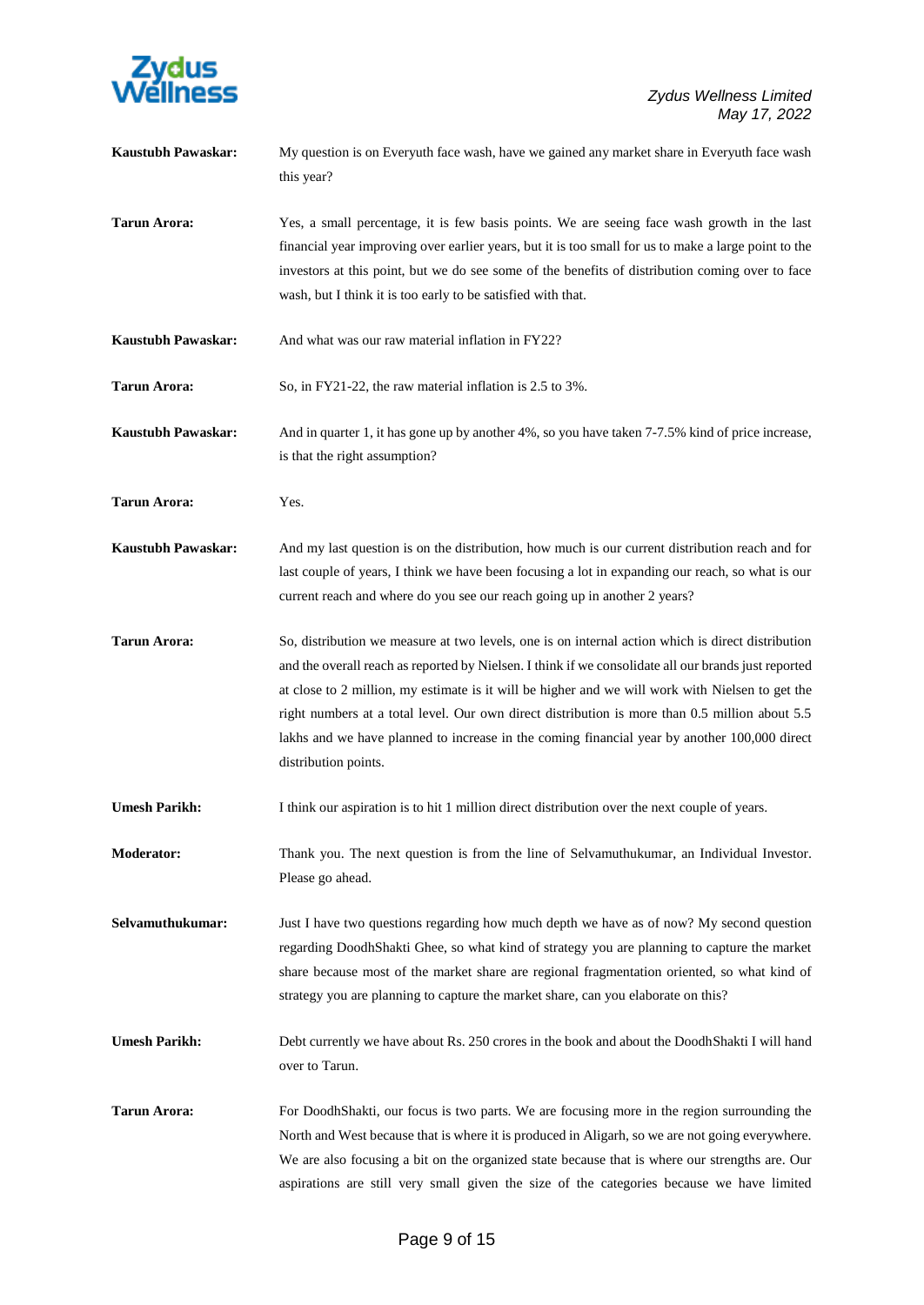

production, but our fundamental focus is that we provide good quality ghee which is sourced from the land of Braj to a more discerning consumers and I think we have got good response so far.

**Moderator:** Thank you. The next question is from the line of Alok Shah. Please go ahead.

**Alok Shah:** Sir, my first question is on Sugar free, in the slide deck you have mentioned that Sugar free has the potential to become amongst top 3 global brands, so wanted to check apart from Splenda which would be the other brands in the acquisition of Sweetener category?

- **Tarun Arora:** From the global brands, there is Equal, Canderel, Splenda which are the top 3 players, there is also some regional players like something from Indonesia which comes and there is European brand, so Sugar free will be in the top 5 to 6 players globally. I think as we scale up in India and also in our focused international markets, we do believe that Sugar Free would be amongst top brands.
- **Alok Shah:** So, my related question is that the penetration of Sugar free or artificial sweetener in India is around 20-22%, now wanted to check what will be the penetration of artificial sweetener in some of the countries where say Equal, Splenda, etc., are quite high and what is it that we will need to do to increase the penetration, so is there a definite play book that we will need to use now going ahead or how is it like?
- **Tarun Arora:** I think one of the largest markets for sweeteners or sugar substitutes is largely US and part of Europe which are anyway more developed markets and there it is not just as sweeteners table top sweeteners, but also a lot of consumption happens through the culinary route as well. In India, I think we have actually got the right approach of balancing between diabetics and passive health seekers which is balancing on the life style and the diabetics and our portfolio right now is split between 50 and 50 between the two. We are taking actions on both sides on the diabetics as well as the health seekers. Some of the biggest headwinds that we face in India which is largely a thing that comes from US led information is the negative impact of using some of these sweeteners which impacts the belief or trust on sweeteners. We are taking sufficient actions to drive that by reaching out to diabetologist, circulating information on the safety of these products as well as the consumer consumption, trial generation and distribution expansion. I think our play book is already in place. It is just these negative headwinds which we have to keep overcoming which we have taken a consulted action over last 3 to 4 years. We have seen some improvements. I hope it will snowball into a larger number as we move forward.
- **Alok Shah:** And any plans to also accelerate the presence in the HoReCa or the culinary segment where our share I think will be quite low currently?
- **Tarun Arora:** So, HoReCa actually is negligible, it is a very small thing. Largely, HoReCa uses sugar substitutes in two way, one is with the tea and coffee the sachets that get sold where we do reasonably okay. Of course, some local brands come in between. Our major effort right now is as we are building our food service portfolio is to also get sugar free consumption in terms of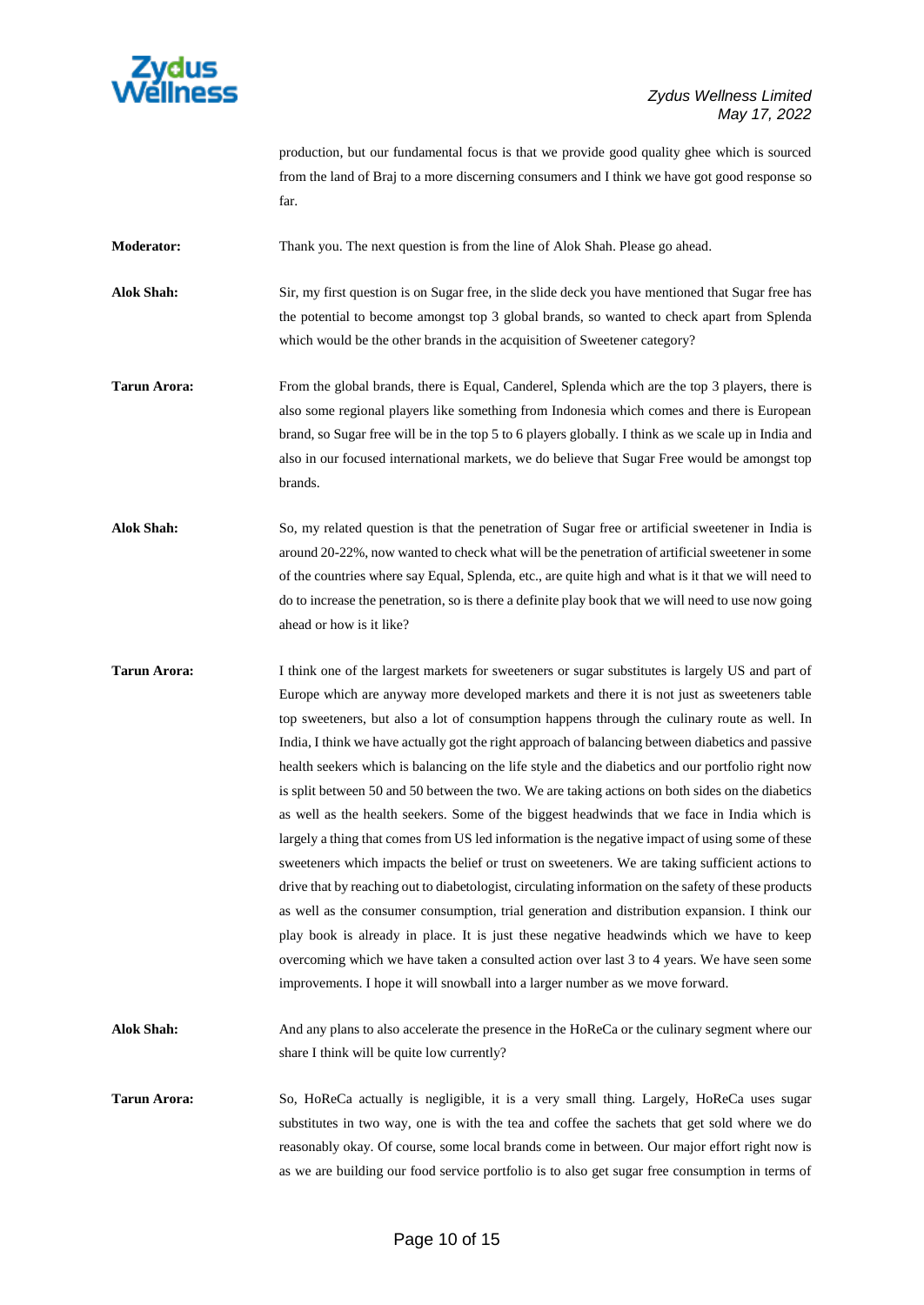

## *Zydus Wellness Limited May 17, 2022*

making those culinary dishes which is a hard journey because typically it cost 2 to 3 times for some of these guys to switch from sugar-to-sugar substitutes. Also, sugar is a good filler of some of these deserts. So, it is a little bit of harder journey, but we are at it, I don't see it as a big revenue driver, but I see it as a major influencer in conversion for retail, so we stay on course on that as we move forward.

**Alok Shah:** No, what I was trying to get in is, because business we see lot of food products which sugar free or low sugar etc., so they would be substituting it some way, right, so I thought revenue for them or the cost through the consumer for them is at least 1.5-1.8x the normal variant so that is why I was just checking that is that a big potential that we are tapping into or, that is what I wanted to check?

**Tarun Arora:** I think there is potential there, we have been working with some of these players including, for example, we have a tie-up with Havmor Ice Cream where they put a sugar free branded product and we supply it to them, so there is clearly potential, but they tend to buy a lot, several players tend to buy from local players more at an ingredient level, so we are working on it. We will see if we can tap that potential also substantially as we move forward.

- **Alok Shah:** My second question was on the prickly heat powder category, this is on the shelf I see couple of new brands like Candid, Clocip by Cipla and now Emami has acquired Dermicool, now of course may be the competition may not heat up in this summer, but next summer, we may be seeing a different competitive landscape, so how do we plan to maintain our shares over here under the Nycil brand?
- **Tarun Arora:** Alok, the good news is that Nycil is one of the strongest brands in the category in terms of equity value. In fact, before acquisition, the brand was doing 29% volume share in 3 years of our acquisition it has touched 37. Our direct distribution has gone up, its total reach has gone up which shows that because of the limited reach because Heinz was a food company, so with the limited reach it was struggling with the support and the focus that we have on this brand, we have been able to scale up. Of course, competition will come and we do see what you are saying and I think somewhere that may also help us grow the category faster because earlier the focus on category building was much lower. If you ask my point of view, I think I am quite optimistic of this brand driving the category growth up and also gaining market share because our distribution reach has started building up. Earlier, our numeric was despite being a much larger player, almost closer to the number 2 player, now our numeric is shooting up, our waited distribution is much higher, so I am quite optimistic of how we will be able to navigate the competitive situation and if it grows the category, it is great for everyone.

**Alok Shah:** And my last question was on while Dr. Sharvil did allude that Glucon-D and Nycil are sort of essential, but they are in some sense quasi-essential also, so I just wanted to check what would be the rural saliency for this product because if some sort of an income distress quasi-essential product also sort of they just cut back over there also, just wanted to check that number if at all?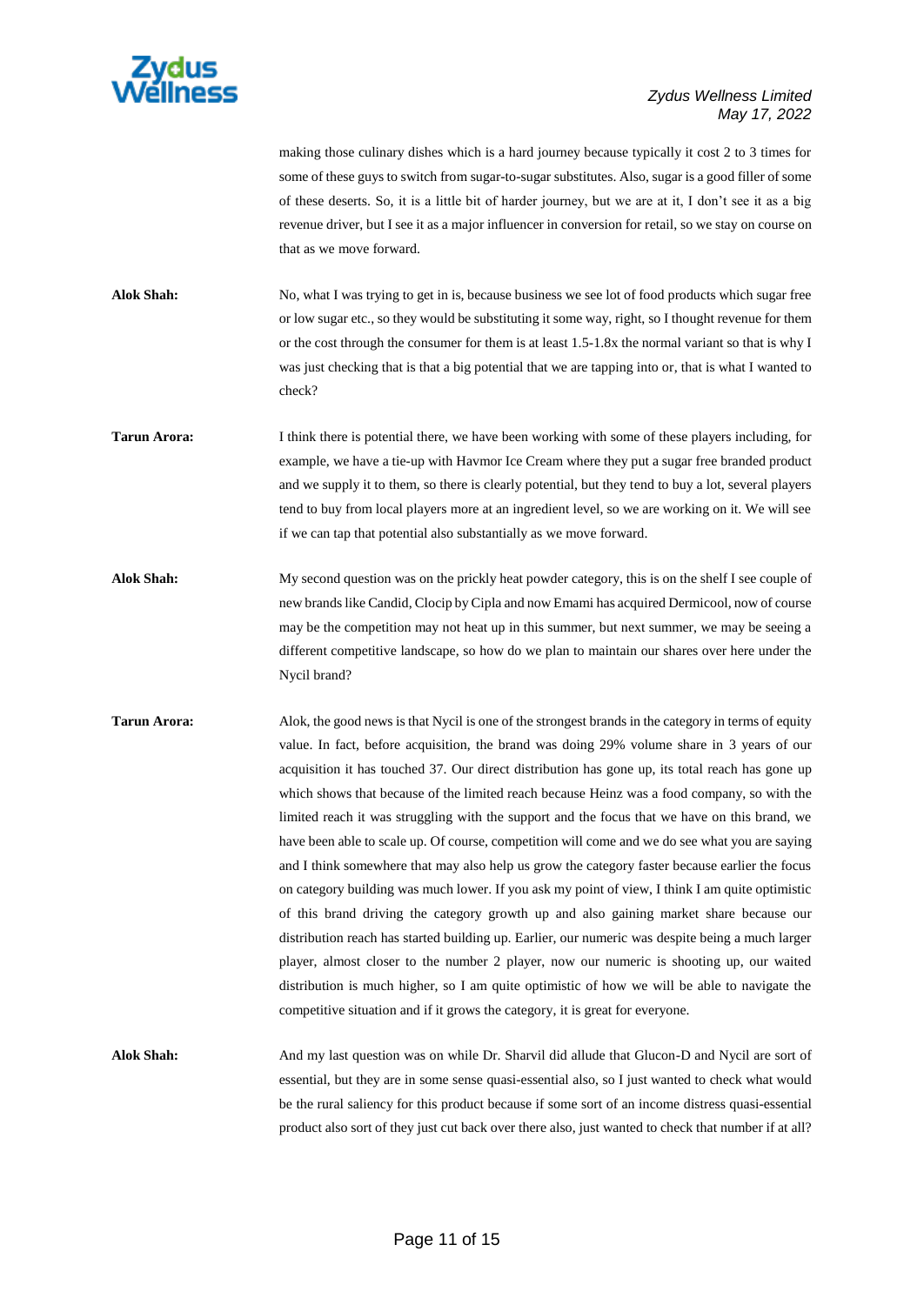

| Tarun Arora: | First of all, I think our rural saliency is highest in Glucon-D and Nycil. They used to operate at      |
|--------------|---------------------------------------------------------------------------------------------------------|
|              | 30% plus, in fact Glucon-D used to be 33. As the categories shrunk in last two summers, it went         |
|              | up to 39 and even Nycil was 32-33% plus, the prickly heat category. Now, the point is that              |
|              | should I take the last two years or may be 2019 full year it is hard to say, but the fact is that rural |
|              | salience is reasonably high and we are quite conscious of the impact it will have on these brands.      |
|              | So, we will see how it shapes up. The rural saliency of Sugar free and Everyuth and Complan is          |
|              | on the raise over last 4 to 5 years. We have been growing the rural saliency of these brands and        |
|              | we have seen much higher growth vis-à-vis Everyuth scrub and peel off the sachets are driving           |
|              | the growth because of the small pop strata the rural. Sugar free has grown from 14% to 18%              |
|              | over the last 4 to 5 years in rural saliency and so has Complan grown, so rural will become             |
|              | increasingly more important and it therefore worries me if the rural is struggling, but I think by      |
|              | our focus on improving our distribution, doing the right things, we may be able to overcome this        |
|              | in short to medium term.                                                                                |
|              |                                                                                                         |

- **Moderator:** Thank you. The next question is from the line of Nikunj Gala from Sundaram AMC. Please go ahead.
- **Nikunj Gala:** I have just one question on your trade payables, we have seen in the last 3 years, it is continuously declining, so I just wanted to understand the exact reason for this and like is this a number to work with going forward also?
- **Tarun Arora:** In the last couple of years, we were very cautious during the COVID times and we were controlling the payments because we are prioritizing the payments which are very critical for the business and this year being the usual year especially in the month of March, we paid out on time to all our suppliers and therefore the payables have come down.

**Umesh Parikh:** And therefore, this could be a fair trend to assume.

- **Nikunj Gala:** So, is it fair to assume that earlier we were negative working capital cycle company, so now 24 to 25 days of working capital positive and that would be a sustainable number going forward?
- Umesh Parikh: There are couple of things, one -with the new modern business is like modern trade and ecommerce growing faster than the GT, which gives increase to the working capital. Number two is that there is a receivable, at the end of the year end, we did give some credit to our receivables which is the oneoff incident for which you can reduce your working capital number.
- **Tarun Arora:** Just to add to what Umesh has said, I think March while for us is the financial year closing, but it is also peak of the season where our stock levels actually shoot out for the summer products, some strategic reserves for post plus season on the milk base products also go up and therefore we tend to have closing of the financial year with higher working capital, but which comes down substantially in the later part of the year. So, it is cyclical in nature, but for the end of March you will see this as a trend.

**Nikunj Gala:** But that is every year phenomena, right?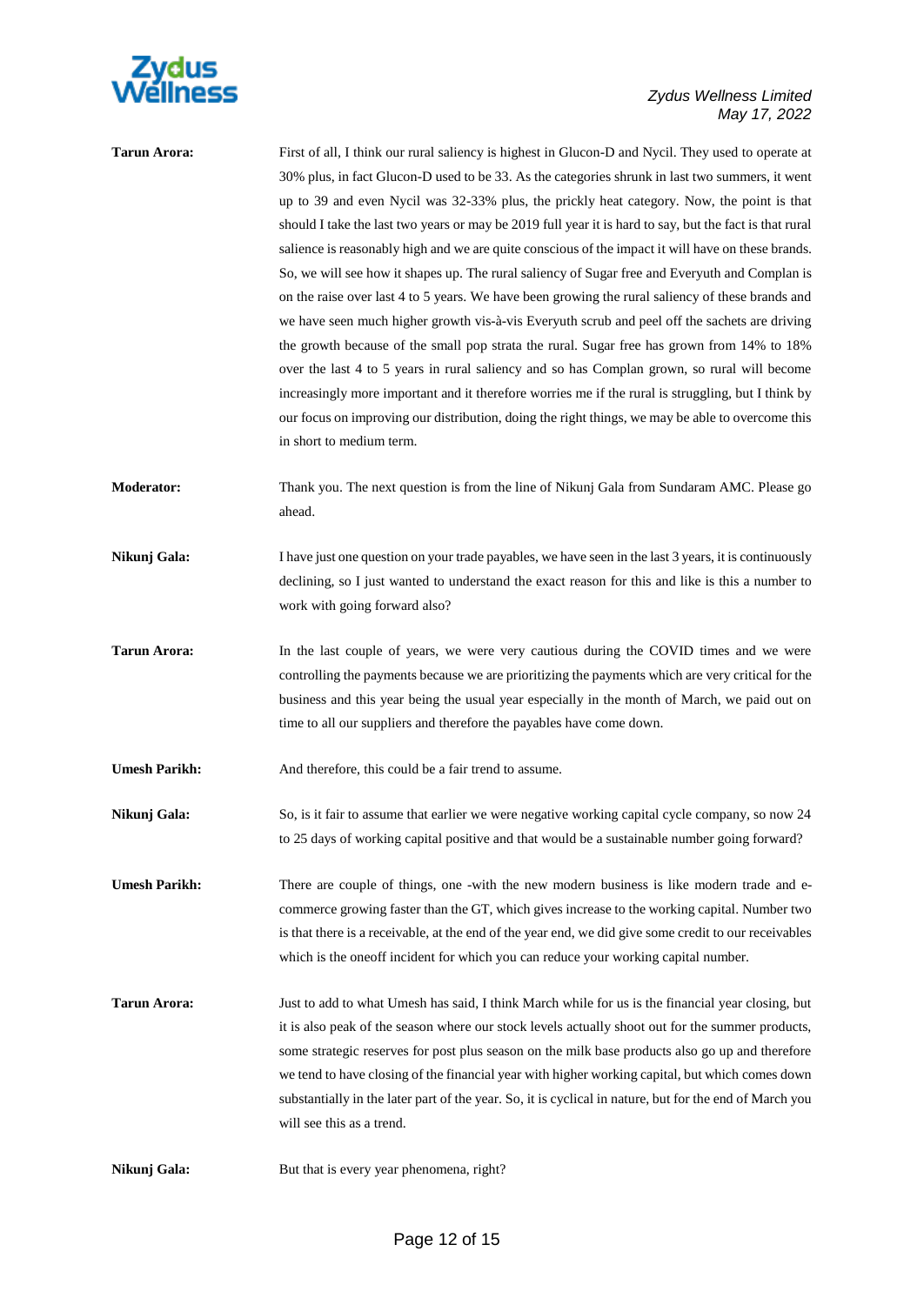

| <b>Tarun Arora:</b>  | Yes and that is how it will be and plus what is driving the numbers up is also the structural<br>movement up of the organized trade which we are dealing directly. So, these are two key reasons<br>for moving our closing year working capital.                                                                                                                                                                                                                                                                                                                                                                                                                                                                                                                                                                                                                                                                                                                                                                                                                                                                                                                                                                                                                                                                                                                                                                                                                                                   |
|----------------------|----------------------------------------------------------------------------------------------------------------------------------------------------------------------------------------------------------------------------------------------------------------------------------------------------------------------------------------------------------------------------------------------------------------------------------------------------------------------------------------------------------------------------------------------------------------------------------------------------------------------------------------------------------------------------------------------------------------------------------------------------------------------------------------------------------------------------------------------------------------------------------------------------------------------------------------------------------------------------------------------------------------------------------------------------------------------------------------------------------------------------------------------------------------------------------------------------------------------------------------------------------------------------------------------------------------------------------------------------------------------------------------------------------------------------------------------------------------------------------------------------|
| <b>Umesh Parikh:</b> | Structurally yes, but right from current number of days of 26, you can assume around 20-22<br>days.                                                                                                                                                                                                                                                                                                                                                                                                                                                                                                                                                                                                                                                                                                                                                                                                                                                                                                                                                                                                                                                                                                                                                                                                                                                                                                                                                                                                |
| <b>Moderator:</b>    | Thank you. The next question is from the line of Ekta Sanghvi from Vallum Capital. Please go<br>ahead.                                                                                                                                                                                                                                                                                                                                                                                                                                                                                                                                                                                                                                                                                                                                                                                                                                                                                                                                                                                                                                                                                                                                                                                                                                                                                                                                                                                             |
| Ekta Sanghvi:        | I had two questions, one being that after HIPL brand acquisition, have all the distribution<br>synergies been fully leveraged, earlier we had some issues in the healthcare professional channel,<br>so can we see now that all those issues have been smoothened out?                                                                                                                                                                                                                                                                                                                                                                                                                                                                                                                                                                                                                                                                                                                                                                                                                                                                                                                                                                                                                                                                                                                                                                                                                             |
| <b>Tarun Arora:</b>  | Yes Ekta, I think all the distribution synergies have been fully leveraged from all retail<br>environments, REs we call in our distribution terminology both grossers, chemists, cosmetics,<br>mortgage e-commerce, in fact we have been able to leverage everything. Healthcare also where<br>we have leveraged the group's strength in the healthcare professionals for Complan Toddler base<br>product I think we are leveraging in terms of at least outreach with them. So, we are at a full<br>value out of them.                                                                                                                                                                                                                                                                                                                                                                                                                                                                                                                                                                                                                                                                                                                                                                                                                                                                                                                                                                            |
| <b>Ekta Sanghvi:</b> | Sir, the noted volume growth that we saw this quarter, this distribution expansion has not only<br>contributed to volume growth, is that a correct way to look at it or like would it come in the<br>coming quarters?                                                                                                                                                                                                                                                                                                                                                                                                                                                                                                                                                                                                                                                                                                                                                                                                                                                                                                                                                                                                                                                                                                                                                                                                                                                                              |
| <b>Tarun Arora:</b>  | I think what we need to look at is one quarter standalone will not be an impact, the last<br>distribution drive was almost a year back where we had added from Rs. 3.4 lakhs to about Rs.<br>5.5 lakhs, we had completed almost 13-14 months before back from today and we have been<br>able to gain reasonable value out of it where we have seen almost high double digit growth on<br>Complan over 3 to 4 quarters we have seen good growth in Everyuth, even sweeteners has gained<br>value out of it. I think the last couple of quarters has seen the impact of what is really happening<br>on the demand side which is impacting, like I explained to you earlier on the call how the HFD<br>categories has practically degrew by 2% in the last quarter. Some of these factors are very hard<br>to overcome in this short period of time and therefore to see the full impact of our distribution,<br>you have to see as full year. Also, GT generally across the industry has seen a muted number<br>over the last couple of years where the organized rate has actually grown and if you look at our<br>presentation where we have talked about substantial increase of mortgage from 14% to 18% as<br>the share of our business has been driving growth for us more than general trade. So, that is the<br>impact of mix that has got impacted. So, I think distribution we will continue to drive, but it is<br>not that linear from that point of view at a quarter-to-quarter level. |
| <b>Ekta Sanghvi:</b> | And sir, just one question, sir, going forward which brands like in our portfolio do you think are<br>the strongest and would be the biggest growth drivers?                                                                                                                                                                                                                                                                                                                                                                                                                                                                                                                                                                                                                                                                                                                                                                                                                                                                                                                                                                                                                                                                                                                                                                                                                                                                                                                                       |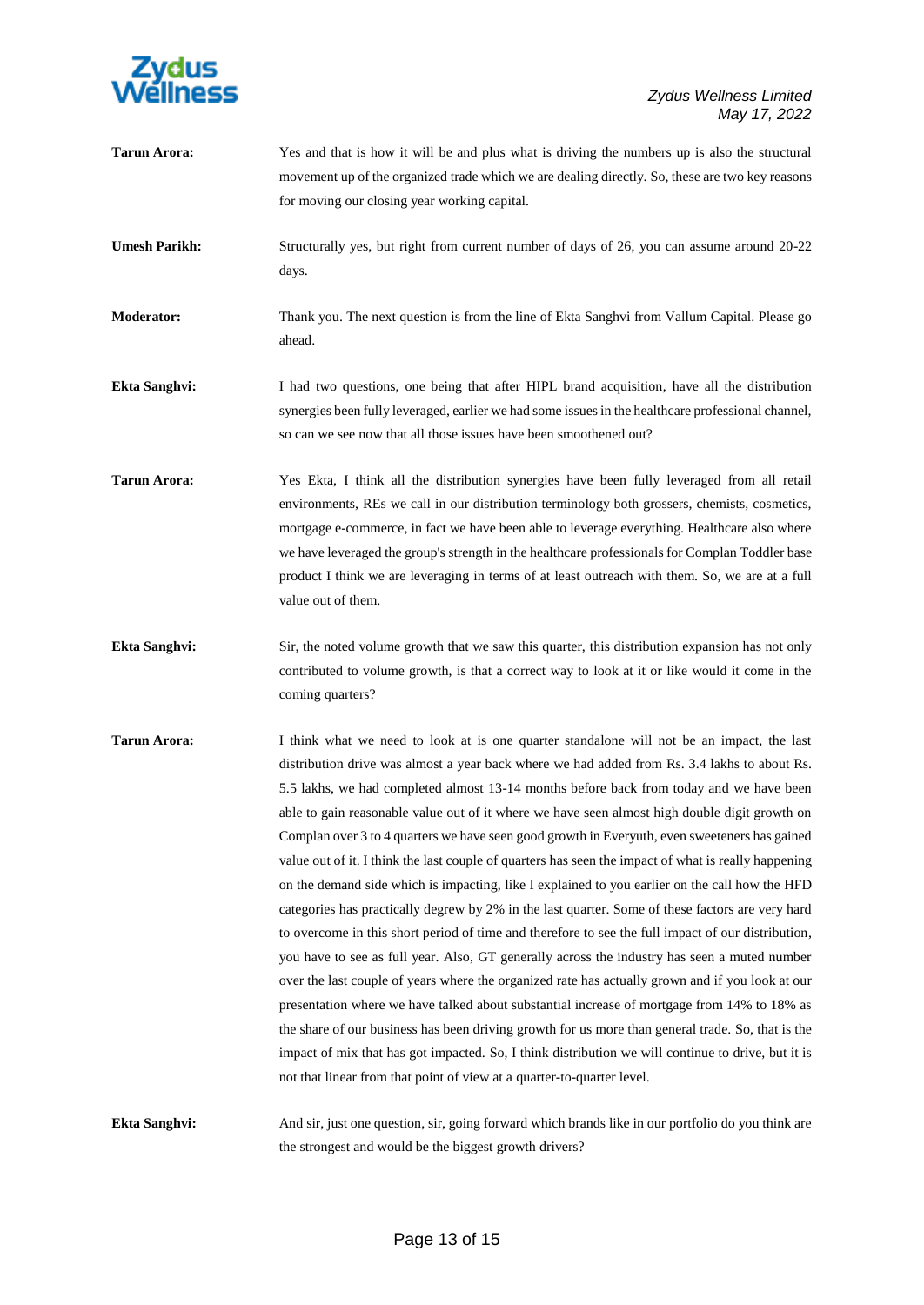

| <b>Tarun Arora:</b>      | We have aspirations of double-digit growth for each of the brands. Complan and Sugar free in<br>last 2-3 quarters have had a harder journey, but I think they should be back on track basis of<br>actions that we have talked about and with the summers, I think even Glucon-D and Nycil should<br>have a good run. Nutralite and Everyuth continued to have double digit growth despite all the<br>challenges, so if you ask me I think we should be in next 12 to 24 months should see a double-<br>digit growth across all brands.                                                                                                                                                                                                                                                                                                                                                                                                                                                           |
|--------------------------|--------------------------------------------------------------------------------------------------------------------------------------------------------------------------------------------------------------------------------------------------------------------------------------------------------------------------------------------------------------------------------------------------------------------------------------------------------------------------------------------------------------------------------------------------------------------------------------------------------------------------------------------------------------------------------------------------------------------------------------------------------------------------------------------------------------------------------------------------------------------------------------------------------------------------------------------------------------------------------------------------|
| Moderator:               | Thank you. The next question is from the line of Shirish Pardeshi from Centrum Capital. Please<br>go ahead.                                                                                                                                                                                                                                                                                                                                                                                                                                                                                                                                                                                                                                                                                                                                                                                                                                                                                      |
| <b>Shirish Pardeshi:</b> | Just two questions, one is on the international front, finally we are moving something, Tarun my<br>short question on the international front is that what product assets we have introduced in<br>international market and in a medium term may be 2 to 3 years, what kind of revenue share we<br>are expecting?                                                                                                                                                                                                                                                                                                                                                                                                                                                                                                                                                                                                                                                                                |
| <b>Tarun Arora:</b>      | I think for international business, our key drivers for this business are two brands, Sugar free<br>and Complan which are driving this business, Sugar free franchise constituting both Sugar free<br>sweetener, the table top sweeteners as well as the extensions which was chocolate and now we<br>have launched Cookies and spreads. Complan by itself has different offerings across markets<br>from Africa to Middle East and New Zealand, so these two are the key drivers of our business<br>and we will be looking at more extensions around these two brands, of course while growing<br>other franchisees as well. We have touched about 3.5 closer to 4% in last financial year from<br>international business. Our aspiration is to organically take it to 8 to 10% if we can. We will<br>look at some bolt-on acquisitions if they come for these markets to drive these numbers higher.<br>The top 5 markets constitute about 70-75% of our portfolio, so we are focused to that. |
| <b>Shirish Pardeshi:</b> | And my last question, you mentioned that modern traders move to 17-18%, that is correct?                                                                                                                                                                                                                                                                                                                                                                                                                                                                                                                                                                                                                                                                                                                                                                                                                                                                                                         |
| <b>Tarun Arora:</b>      | That is modern trade plus e-commerce, so I would say organized trade.                                                                                                                                                                                                                                                                                                                                                                                                                                                                                                                                                                                                                                                                                                                                                                                                                                                                                                                            |
| <b>Shirish Pardeshi:</b> | Alternative channels basically?                                                                                                                                                                                                                                                                                                                                                                                                                                                                                                                                                                                                                                                                                                                                                                                                                                                                                                                                                                  |
| <b>Tarun Arora:</b>      | Yes, about 14 to 18% over last couple of years.                                                                                                                                                                                                                                                                                                                                                                                                                                                                                                                                                                                                                                                                                                                                                                                                                                                                                                                                                  |
| <b>Shirish Pardeshi:</b> | And you mentioned the current inflation is running at 7.5 and you have taken 4.5% price<br>increase?                                                                                                                                                                                                                                                                                                                                                                                                                                                                                                                                                                                                                                                                                                                                                                                                                                                                                             |
| <b>Tarun Arora:</b>      | We have taken a price increase which we informed last quarter of about more than 7%, however<br>the results were increased, the benefit of 5.3. This is missed out by the fact that some of it may<br>play out even in the following quarter as well as some mix impact also, but largely we have<br>taken 7% plus and will play out.                                                                                                                                                                                                                                                                                                                                                                                                                                                                                                                                                                                                                                                            |
| <b>Moderator:</b>        | Thank you. The next question is from the line of Kapil Jagasia from Edelweiss Financial<br>Services. Please go ahead.                                                                                                                                                                                                                                                                                                                                                                                                                                                                                                                                                                                                                                                                                                                                                                                                                                                                            |